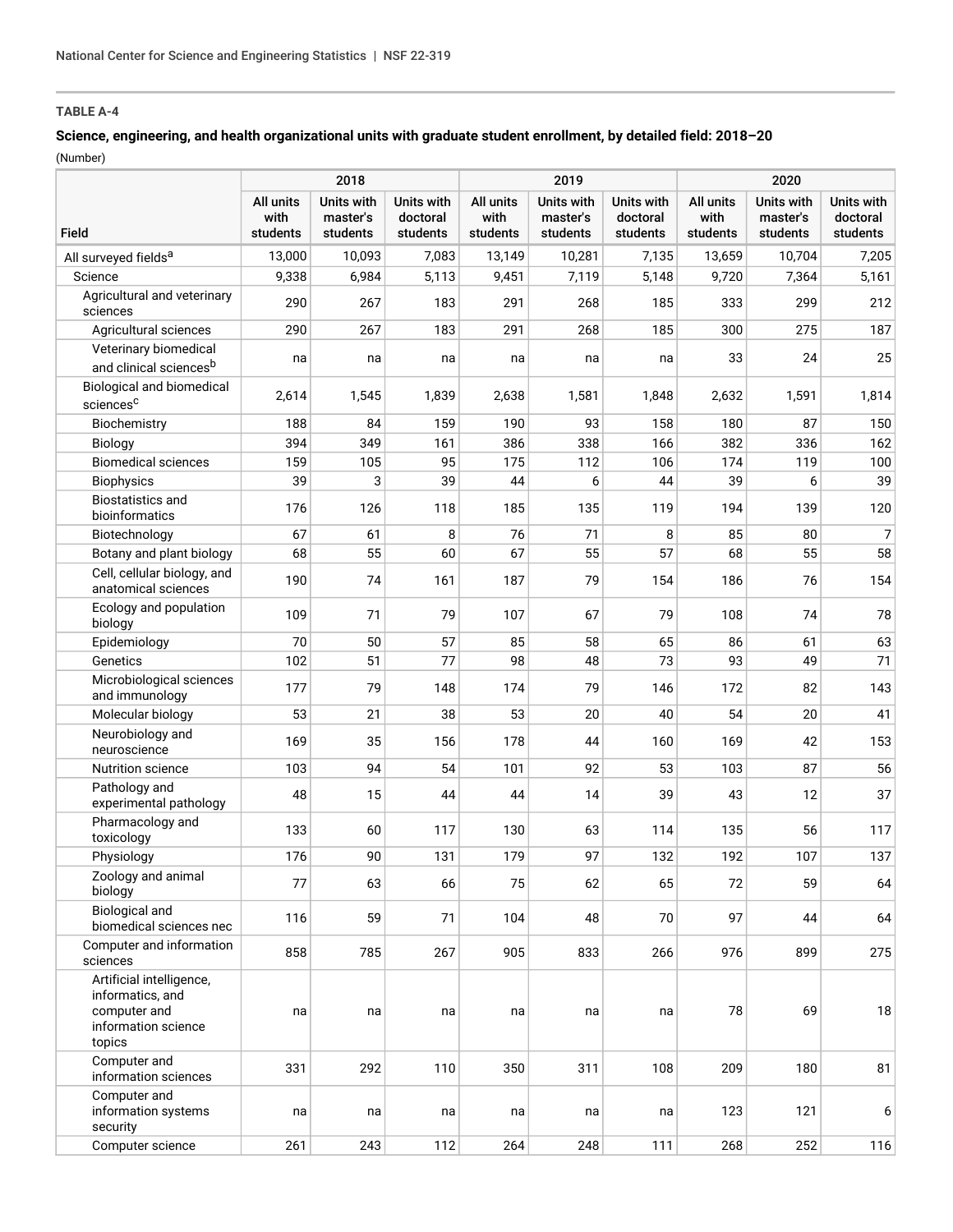## **Science, engineering, and health organizational units with graduate student enrollment, by detailed field: 2018–20**

|                                                                 |                               | 2018                               |                                    |                               | 2019                               |                                    |                               |                                           |                                    |
|-----------------------------------------------------------------|-------------------------------|------------------------------------|------------------------------------|-------------------------------|------------------------------------|------------------------------------|-------------------------------|-------------------------------------------|------------------------------------|
| Field                                                           | All units<br>with<br>students | Units with<br>master's<br>students | Units with<br>doctoral<br>students | All units<br>with<br>students | Units with<br>master's<br>students | Units with<br>doctoral<br>students | All units<br>with<br>students | <b>Units with</b><br>master's<br>students | Units with<br>doctoral<br>students |
| Information science and<br>studies                              | na                            | na                                 | na                                 | na                            | na                                 | na                                 | 129                           | 118                                       | 31                                 |
| Information technology                                          | na                            | na                                 | na                                 | na                            | na                                 | na                                 | 84                            | 81                                        | 10                                 |
| Computer and<br>information sciences nec                        | 266                           | 250                                | 45                                 | 291                           | 274                                | 47                                 | 85                            | 78                                        | 13                                 |
| Geosciences, atmospheric<br>sciences, and ocean<br>sciences     | 401                           | 344                                | 265                                | 390                           | 335                                | 265                                | 396                           | 338                                       | 267                                |
| Atmospheric sciences<br>and meteorology                         | 53                            | 43                                 | 43                                 | 49                            | 39                                 | 43                                 | 51                            | 43                                        | 43                                 |
| Geological and earth<br>sciences                                | 271                           | 233                                | 170                                | 264                           | 228                                | 169                                | 260                           | 225                                       | 166                                |
| Ocean and marine<br>sciences                                    | 77                            | 68                                 | 52                                 | 77                            | 68                                 | 53                                 | 85                            | 70                                        | 58                                 |
| Mathematics and<br>statistics                                   | 641                           | 554                                | 323                                | 659                           | 571                                | 326                                | 710                           | 614                                       | 331                                |
| Applied mathematics                                             | na                            | na                                 | na                                 | na                            | na                                 | na                                 | 200                           | 162                                       | 79                                 |
| Mathematics                                                     | na                            | na                                 | na                                 | na                            | na                                 | na                                 | 318                           | 278                                       | 163                                |
| Mathematics and applied<br>mathematics                          | 467                           | 398                                | 234                                | 476                           | 406                                | 237                                | na                            | na                                        | na                                 |
| <b>Statistics</b>                                               | 174                           | 156                                | 89                                 | 183                           | 165                                | 89                                 | 192                           | 174                                       | 89                                 |
| Multidisciplinary and<br>interdisciplinary studies <sup>c</sup> | 299                           | 233                                | 112                                | 300                           | 232                                | 113                                | 354                           | 279                                       | 124                                |
| Biological and physical<br>sciences                             | na                            | na                                 | na                                 | na                            | na                                 | na                                 | 37                            | 31                                        | 15                                 |
| Computational science                                           | na                            | na                                 | na                                 | na                            | na                                 | na                                 | 47                            | 37                                        | 15                                 |
| Data science and data<br>analytics                              | <b>NA</b>                     | <b>NA</b>                          | <b>NA</b>                          | <b>NA</b>                     | <b>NA</b>                          | <b>NA</b>                          | 35                            | 34                                        | $\overline{c}$                     |
| International and global<br>studies                             | na                            | na                                 | na                                 | na                            | na                                 | na                                 | 30                            | 27                                        | 7                                  |
| Multidisciplinary and<br>interdisciplinary studies<br>nec       | na                            | na                                 | na                                 | na                            | na                                 | na                                 | 205                           | 150                                       | 85                                 |
| Natural resources and<br>conservation                           | 356                           | 312                                | 146                                | 356                           | 312                                | 148                                | 354                           | 302                                       | 152                                |
| Environmental science<br>and studies                            | 202                           | 173                                | 64                                 | 199                           | 171                                | 66                                 | 199                           | 163                                       | 70                                 |
| Forestry, natural<br>resources, and<br>conservation             | 154                           | 139                                | 82                                 | 157                           | 141                                | 82                                 | 155                           | 139                                       | 82                                 |
| Physical sciences                                               | 782                           | 560                                | 549                                | 786                           | 575                                | 554                                | 783                           | 572                                       | 545                                |
| Astronomy and<br>astrophysics                                   | 60                            | 15                                 | 54                                 | 63                            | 17                                 | 57                                 | 58                            | 15                                        | 51                                 |
| Chemistry                                                       | 360                           | 290                                | 231                                | 357                           | 284                                | 229                                | 354                           | 284                                       | 224                                |
| Materials sciences                                              | 47                            | 30                                 | 38                                 | 51                            | 36                                 | 40                                 | 59                            | 37                                        | 47                                 |
| Physics                                                         | 287                           | 205                                | 213                                | 288                           | 219                                | 216                                | 284                           | 215                                       | 210                                |
| Physical sciences nec                                           | 28                            | 20                                 | 13                                 | 27                            | 19                                 | 12                                 | 28                            | 21                                        | 13                                 |
| Psychology                                                      | 1,022                         | 716                                | 466                                | 1,029                         | 735                                | 465                                | 1,143                         | 827                                       | 503                                |
| Applied psychology                                              | na                            | na                                 | na                                 | na                            | na                                 | na                                 | 391                           | 330                                       | 141                                |
| Clinical psychology                                             | 129                           | 68                                 | 71                                 | 128                           | 63                                 | 76                                 | 126                           | 65                                        | 71                                 |
| Counseling psychology                                           | na                            | na                                 | na                                 | na                            | na                                 | na                                 | 130                           | 97                                        | 44                                 |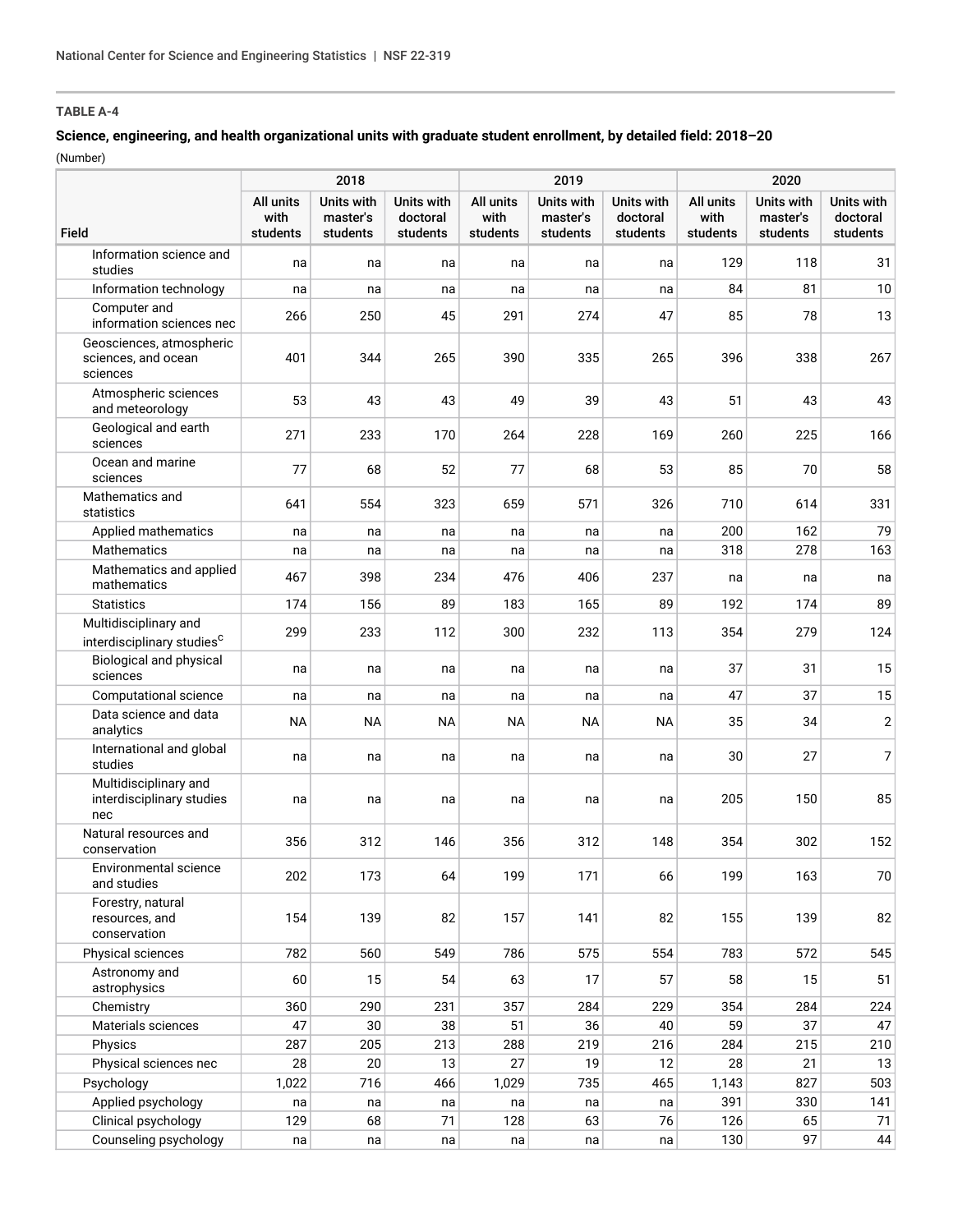## **Science, engineering, and health organizational units with graduate student enrollment, by detailed field: 2018–20**

|                                                                    |                                      | 2018                                      |                                    |                               | 2019                               |                                           |                               |                                           |                                    |
|--------------------------------------------------------------------|--------------------------------------|-------------------------------------------|------------------------------------|-------------------------------|------------------------------------|-------------------------------------------|-------------------------------|-------------------------------------------|------------------------------------|
| Field                                                              | <b>All units</b><br>with<br>students | <b>Units with</b><br>master's<br>students | Units with<br>doctoral<br>students | All units<br>with<br>students | Units with<br>master's<br>students | <b>Units with</b><br>doctoral<br>students | All units<br>with<br>students | <b>Units with</b><br>master's<br>students | Units with<br>doctoral<br>students |
| Counseling and applied<br>psychology                               | 482                                  | 375                                       | 192                                | 491                           | 397                                | 179                                       | na                            | na                                        | na                                 |
| Human development <sup>d</sup>                                     | na                                   | na                                        | na                                 | na                            | na                                 | na                                        | 71                            | 63                                        | 27                                 |
| Psychology, general                                                | 299                                  | 222                                       | 127                                | 287                           | 215                                | 125                                       | 274                           | 204                                       | 117                                |
| Research and<br>experimental psychology                            | 112                                  | 51                                        | 76                                 | 123                           | 60                                 | 85                                        | 151                           | 68                                        | 103                                |
| Social sciences                                                    | 2,075                                | 1,668                                     | 963                                | 2,097                         | 1,677                              | 978                                       | 2,039                         | 1,643                                     | 938                                |
| Agricultural and natural<br>resource economics                     | 50                                   | 42                                        | 28                                 | 46                            | 38                                 | 25                                        | 42                            | 36                                        | 20                                 |
| Anthropology                                                       | 175                                  | 132                                       | 105                                | 175                           | 127                                | 106                                       | 173                           | 134                                       | 103                                |
| Area, ethnic, cultural,<br>gender, and group<br>studies            | na                                   | na                                        | na                                 | na                            | na                                 | na                                        | 311                           | 249                                       | 121                                |
| Criminal justice and<br>safety studies                             | 103                                  | 100                                       | 21                                 | 110                           | 107                                | 22                                        | 112                           | 108                                       | 21                                 |
| Criminology                                                        | na                                   | na                                        | na                                 | na                            | na                                 | na                                        | 42                            | 39                                        | 14                                 |
| Economics (except<br>agricultural and natural<br>resource)         | 263                                  | 202                                       | 149                                | 267                           | 209                                | 152                                       | 268                           | 211                                       | 146                                |
| Geography and<br>cartography                                       | 166                                  | 159                                       | 68                                 | 166                           | 159                                | 67                                        | 169                           | 162                                       | 69                                 |
| Human development <sup>d</sup>                                     | 65                                   | 55                                        | 27                                 | 67                            | 59                                 | 26                                        | na                            | na                                        | na                                 |
| International relations<br>and national security<br>studies        | 97                                   | 91                                        | 17                                 | 94                            | 88                                 | 16                                        | 98                            | 94                                        | 13                                 |
| Linguistics                                                        | 102                                  | 78                                        | 56                                 | 101                           | 73                                 | 59                                        | 104                           | 74                                        | 63                                 |
| Political science and<br>government                                | 221                                  | 168                                       | 128                                | 222                           | 166                                | 131                                       | 211                           | 161                                       | 127                                |
| Public policy analysis                                             | 133                                  | 102                                       | 56                                 | 143                           | 110                                | 58                                        | 148                           | 112                                       | 60                                 |
| Sociology                                                          | 234                                  | 165                                       | 129                                | 235                           | 162                                | 130                                       | 230                           | 162                                       | 127                                |
| Urban studies and affairs                                          | na                                   | na                                        | na                                 | na                            | na                                 | na                                        | 37                            | 30                                        | 14                                 |
| Social sciences, other <sup>e</sup>                                | na                                   | na                                        | na                                 | na                            | na                                 | na                                        | 94                            | 71                                        | 40                                 |
| History and philosophy<br>of science <sup>e</sup>                  | 15                                   | 9                                         | 14                                 | 15                            | 8                                  | 14                                        | na                            | na                                        | na                                 |
| Social sciences nec <sup>e</sup>                                   | 451                                  | 365                                       | 165                                | 456                           | 371                                | 172                                       | na                            | na                                        | na                                 |
| Engineeringf                                                       | 2,246                                | 2,016                                     | 1,338                              | 2,272                         | 2,051                              | 1,354                                     | 2,459                         | 2,188                                     | 1,416                              |
| Aerospace, aeronautical,<br>and astronautical<br>engineering       | 63                                   | 62                                        | 48                                 | 64                            | 62                                 | 49                                        | 69                            | 65                                        | 51                                 |
| Biological, biomedical, and<br>biosystems engineering <sup>e</sup> | na                                   | na                                        | na                                 | na                            | na                                 | na                                        | 220                           | 186                                       | 155                                |
| Bioengineering and<br>biomedical engineering <sup>e</sup>          | 192                                  | 166                                       | 138                                | 193                           | 168                                | 140                                       | na                            | na                                        | na                                 |
| <b>Biological and</b><br>biosystems engineering <sup>e</sup>       | 14                                   | 8                                         | 13                                 | 15                            | 10                                 | 14                                        | na                            | na                                        | na                                 |
| Chemical, petroleum, and<br>chemical-related<br>engineering        | 189                                  | 168                                       | 143                                | 185                           | 169                                | 143                                       | 189                           | 169                                       | 144                                |
| Chemical engineering                                               | 164                                  | 145                                       | 128                                | 159                           | 145                                | 128                                       | 163                           | 145                                       | 128                                |
| Petroleum engineering                                              | 25                                   | 23                                        | 15                                 | 26                            | 24                                 | 15                                        | $26\,$                        | 24                                        | 16                                 |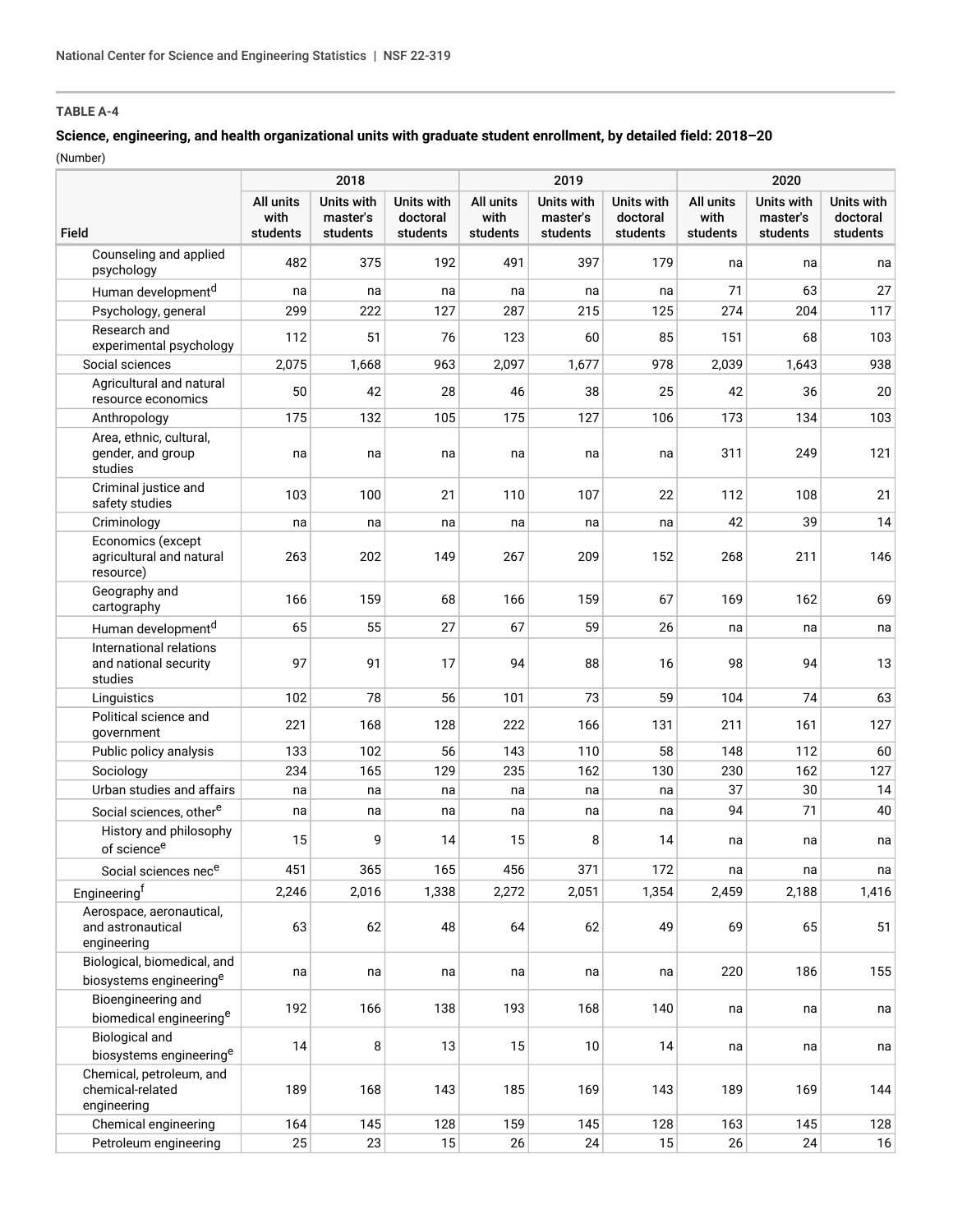#### **Science, engineering, and health organizational units with graduate student enrollment, by detailed field: 2018–20**

|                                                                                    |                                      | 2018                               |                                    |                               | 2019                               |                                    | 2020                          |                                    |                                    |
|------------------------------------------------------------------------------------|--------------------------------------|------------------------------------|------------------------------------|-------------------------------|------------------------------------|------------------------------------|-------------------------------|------------------------------------|------------------------------------|
| Field                                                                              | <b>All units</b><br>with<br>students | Units with<br>master's<br>students | Units with<br>doctoral<br>students | All units<br>with<br>students | Units with<br>master's<br>students | Units with<br>doctoral<br>students | All units<br>with<br>students | Units with<br>master's<br>students | Units with<br>doctoral<br>students |
| Civil, environmental,<br>transportation and related<br>engineering fields          | 326                                  | 302                                | 187                                | 330                           | 308                                | 185                                | 379                           | 350                                | 203                                |
| Civil engineering                                                                  | 326                                  | 302                                | 187                                | 330                           | 308                                | 185                                | 249                           | 233                                | 151                                |
| Architectural,<br>environmental,<br>construction and<br>surveying engineering      | na                                   | na                                 | na                                 | na                            | na                                 | na                                 | 130                           | 117                                | 52                                 |
| Electrical, electronics,<br>communications and<br>computer engineering             | 417                                  | 392                                | 221                                | 421                           | 395                                | 225                                | 466                           | 434                                | 242                                |
| Electrical, electronics,<br>and communications<br>engineering                      | 417                                  | 392                                | 221                                | 421                           | 395                                | 225                                | 287                           | 265                                | 172                                |
| Computer engineering                                                               | na                                   | na                                 | na                                 | na                            | na                                 | na                                 | 179                           | 169                                | 70                                 |
| Industrial, manufacturing,<br>systems engineering and<br>operations research       | 213                                  | 194                                | 101                                | 223                           | 204                                | 102                                | 243                           | 222                                | 110                                |
| Industrial and<br>manufacturing<br>engineering                                     | 213                                  | 194                                | 101                                | 223                           | 204                                | 102                                | 134                           | 129                                | 61                                 |
| Systems engineering and<br>operations research                                     | na                                   | na                                 | na                                 | na                            | na                                 | na                                 | 109                           | 93                                 | 49                                 |
| Mechanical engineering                                                             | 261                                  | 250                                | 166                                | 263                           | 253                                | 164                                | 284                           | 263                                | 169                                |
| Metallurgical, mining,<br>materials and related<br>engineering fields <sup>e</sup> | 148                                  | 125                                | 105                                | 144                           | 130                                | 105                                | 152                           | 133                                | 109                                |
| Metallurgical and<br>materials engineering <sup>e</sup>                            | 120                                  | 99                                 | 90                                 | 119                           | 106                                | 90                                 | na                            | na                                 | na                                 |
| Mining engineering <sup>e</sup>                                                    | 28                                   | 26                                 | 15                                 | 25                            | 24                                 | 15                                 | na                            | na                                 | na                                 |
| Other engineering                                                                  | 423                                  | 349                                | 216                                | 434                           | 352                                | 227                                | 457                           | 366                                | 233                                |
| Agricultural engineering                                                           | 30                                   | 29                                 | 25                                 | 33                            | 31                                 | 26                                 | 32                            | 29                                 | 27                                 |
| Engineering mechanics,<br>physics, and science                                     | 59                                   | 44                                 | 42                                 | 65                            | 47                                 | 43                                 | 72                            | 51                                 | 45                                 |
| Nuclear engineering                                                                | 34                                   | 31                                 | 29                                 | 31                            | 30                                 | 29                                 | 33                            | 31                                 | 30                                 |
| Engineering, other <sup>e</sup>                                                    | na                                   | na                                 | na                                 | na                            | na                                 | na                                 | 320                           | 255                                | 131                                |
| Nanotechnology <sup>e</sup>                                                        | 6                                    | 4                                  | $\overline{2}$                     | 7                             | 4                                  | 3                                  | na                            | na                                 | na                                 |
| Engineering nece                                                                   | 294                                  | 241                                | 118                                | 298                           | 240                                | 126                                | na                            | na                                 | na                                 |
| Health                                                                             | 1,416                                | 1,093                              | 632                                | 1,426                         | 1,111                              | 633                                | 1,480                         | 1,152                              | 628                                |
| Clinical medicine                                                                  | 489                                  | 429                                | 184                                | 499                           | 442                                | 185                                | 538                           | 473                                | 195                                |
| Medical clinical sciences<br>and clinical and medical<br>laboratory sciences       | <b>NA</b>                            | <b>NA</b>                          | <b>NA</b>                          | <b>NA</b>                     | <b>NA</b>                          | <b>NA</b>                          | 62                            | 50                                 | 23                                 |
| Public health                                                                      | 439                                  | 386                                | 165                                | 446                           | 399                                | 165                                | 476                           | 423                                | 172                                |
| Clinical medicine nec                                                              | 50                                   | 43                                 | 19                                 | 53                            | 43                                 | 20                                 | ne                            | ne                                 | ne                                 |
| Other health                                                                       | 927                                  | 664                                | 448                                | 927                           | 669                                | 448                                | 942                           | 679                                | 433                                |
| Communication<br>disorders sciences                                                | 237                                  | 215                                | 73                                 | 244                           | 223                                | 70                                 | 249                           | 228                                | 68                                 |
| Dental sciences                                                                    | 101                                  | 90                                 | 24                                 | 87                            | 78                                 | 20                                 | 87                            | 79                                 | 19                                 |
| Kinesiology and exercise<br>science                                                | na                                   | na                                 | na                                 | na                            | na                                 | na                                 | 159                           | 151                                | 42                                 |